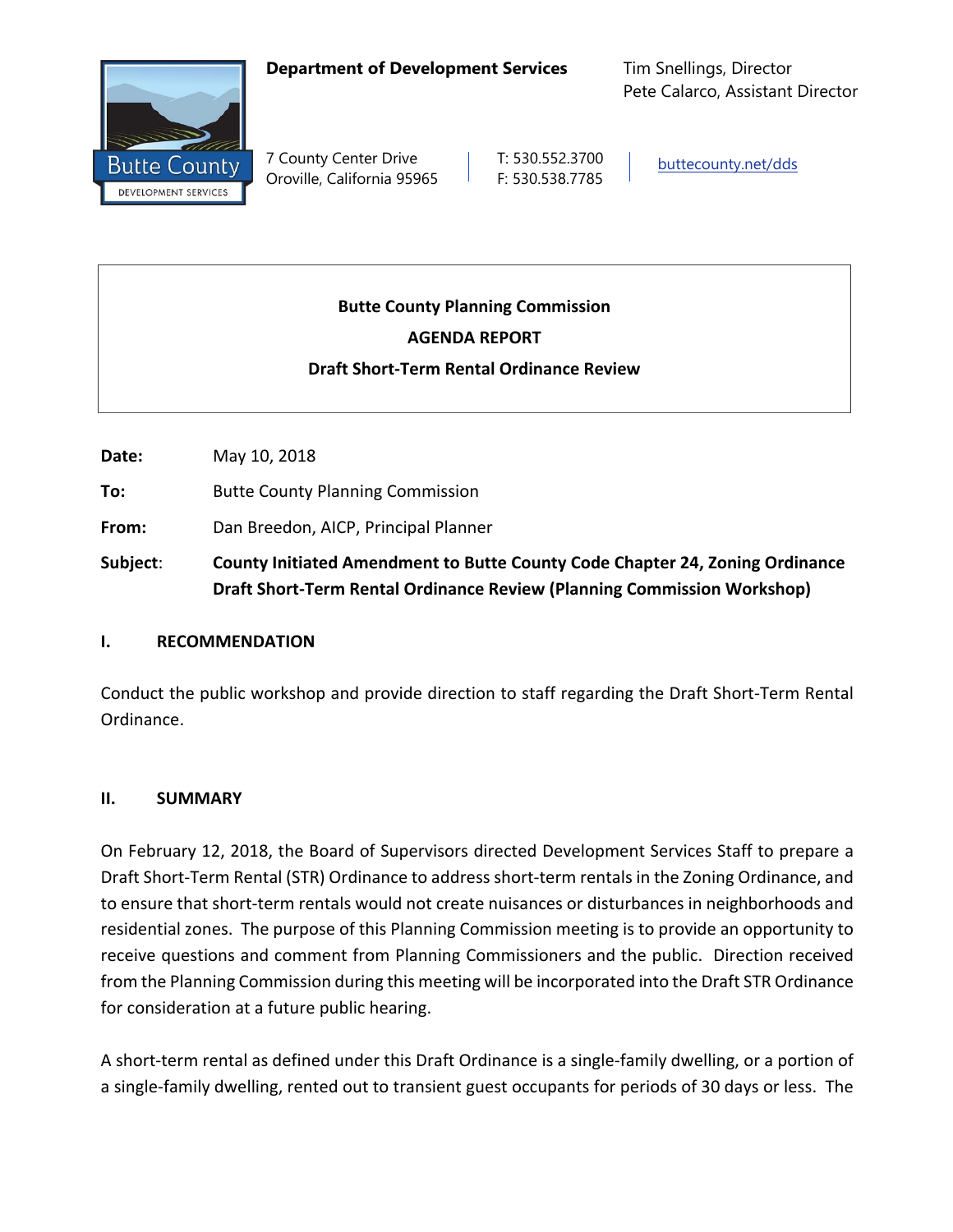Draft STR Ordinance proposes an administrative permit process with performance criteria for the approval of short-term rentals. The purpose of the Draft STR Ordinance is to ensure that:

- 1) Short-term rentals are compatible with and do not adversely impact surrounding residential uses,
- 2) Property owners have the option to utilize their properties for short term rental use,
- 3) Risks to public safety and health to occupants and owners are minimized,
- 4) Property values are maintained,
- 5) Visitation and tourism to Butte County is supported, and,
- 6) Transient occupancy tax is collected in order to provide fair and equitable tax collection for all lodging providers

Outreach concerning the Draft STR Ordinance has been provided to the Chico, Gridley, Oroville and Paradise Chambers of Commerce, as well as to the Cities of Biggs, Chico, Gridley, Oroville, and Town of Paradise. Additionally, staff sent out email notices through the Development Services Constant Contact lists to a variety of groups and members of the public. The Draft Short‐Term Rental Ordinance is available to the public and is posted on the following County webpage (as of April 25, 2018):

# http://www.buttecounty.net/dds/Planning/NotableProjects/ShortTermRentals.aspx

# **California Environmental Quality Act (CEQA)**

While no CEQA review is required for this public workshop, CEQA compliance is required at the time of ordinance adoption. Short-term rentals are found not to constitute a project subject to the California Environmental Quality Act (CEQA) in accordance with Section 21065 of CEQA and State CEQA Guidelines Sections 15060 (c)(2), 15060 (c)(3), and 15378, and is exempt from CEQA pursuant to State CEQA Guidelines Section 15061 (b)(3) (general rule) and 15301 "Existing Facilities" (Class 10). Staff will therefore be filing a Categorical and General Rule Exemption at the time of project adoption.

# **III. BACKGROUND**

The online hospitality marketplace, enabled through Airbnb, VRBO, HomeAway and similar companies, has grown in popularity throughout California and the United States. Short‐term rentals provide a way for homeowners to generate additional income, but they can also introduce a new use that can have negative impacts on residential neighborhoods and the health and safety of occupants and owners.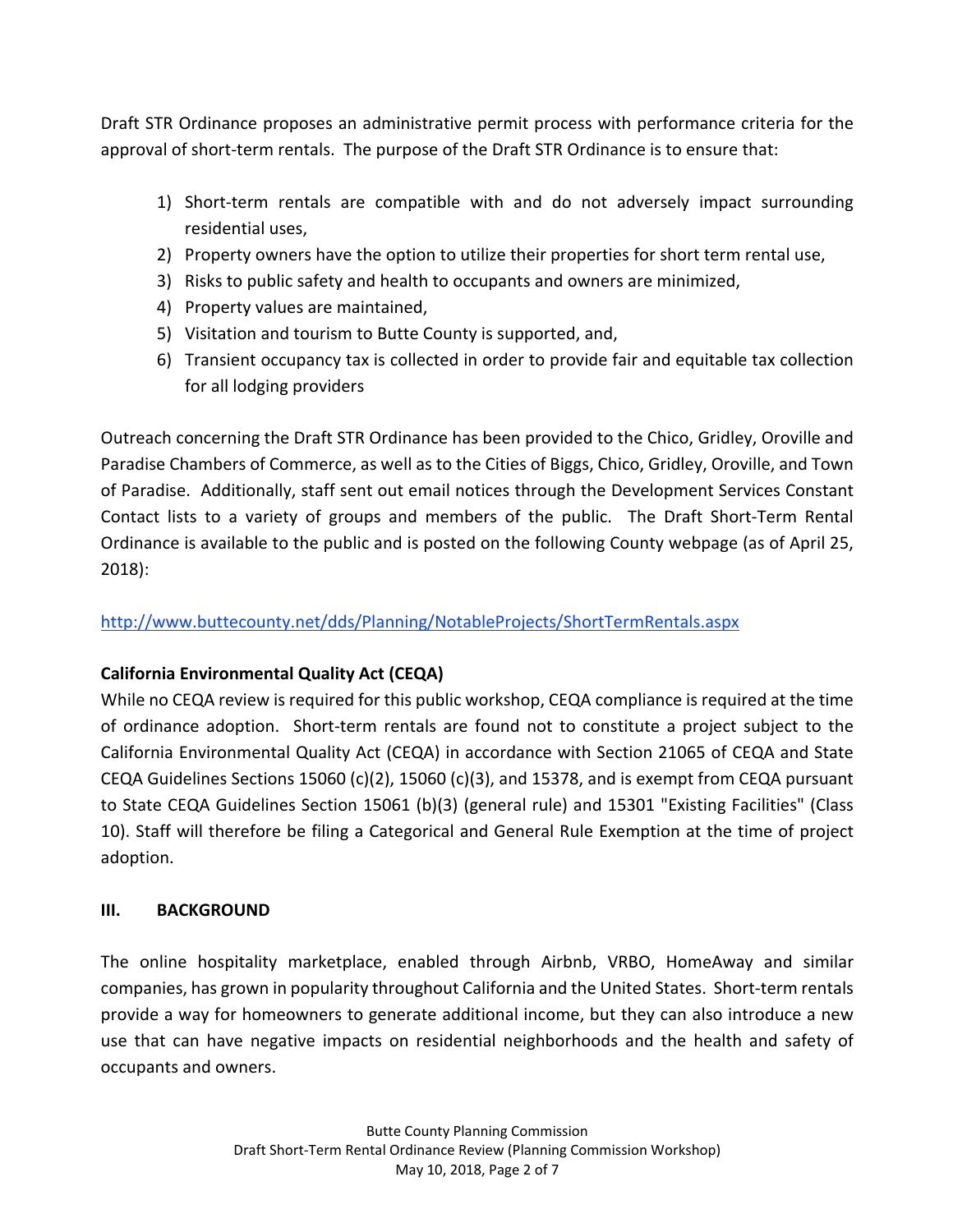While these companies enable an online transaction to rent rooms and homes between owners and guests, they often do not require the owner to demonstrate compliance with local zoning laws. Airbnb, for instance, discloses on their website that it is important for the owner to understand the local laws and regulations in their own jurisdiction related to zoning, business licenses, building codes, special permits, taxes, and other rules. However, Airbnb and other similar companies do not facilitate or require compliance with local zoning laws and other regulations.

Owners may enter into online agreements for short‐term rentals without reviewing or complying with local zoning laws and regulations. This can result in unanticipated impacts to existing residential neighborhoods, health and safety risks to occupants, a loss of transient occupancy tax (TOT) revenue to the local jurisdiction, and zoning violations.

According to a business that monitors these activities, unincorporated Butte County has 135 short‐ term rentals advertising on a variety of websites (October 2017). A simple review of just one online hospitality business shows over 300+ rentals in the Butte County area (including incorporated cities). Based upon County records, these short‐term rentals do not have a permit to operate under the Zoning Ordinance. The County Zoning Ordinance does not currently allow the use of residences for short‐term rentals.

The Butte County Department of Development Services has received a few complaints regarding short-term rentals operating in neighborhoods. While there are only a few complaints at this time, these few complaints have been persistent and ongoing issues resulting in disruptions to neighborhood quality of life, and confusion on the part of operators about how to legally comply. The Draft STR Ordinance will provide clarity to neighbors and operators, resulting in mutually understood regulations and standards.

While outside of the jurisdiction of Butte County, a code enforcement effort in the City of Chico resulted in the City's loss in a court case due to the lack of an appropriate City ordinance to support a citation of a short-term rental. The proposed Draft STR Ordinance will help to support the County's efforts to enforce reasonable regulations that maintain neighborhood compatibility. This, combined with evidence that there are approximately 135 advertised short-term rentals in the unincorporated portion of Butte County, is the reasoning behind the preparation of the Draft STR ordinance.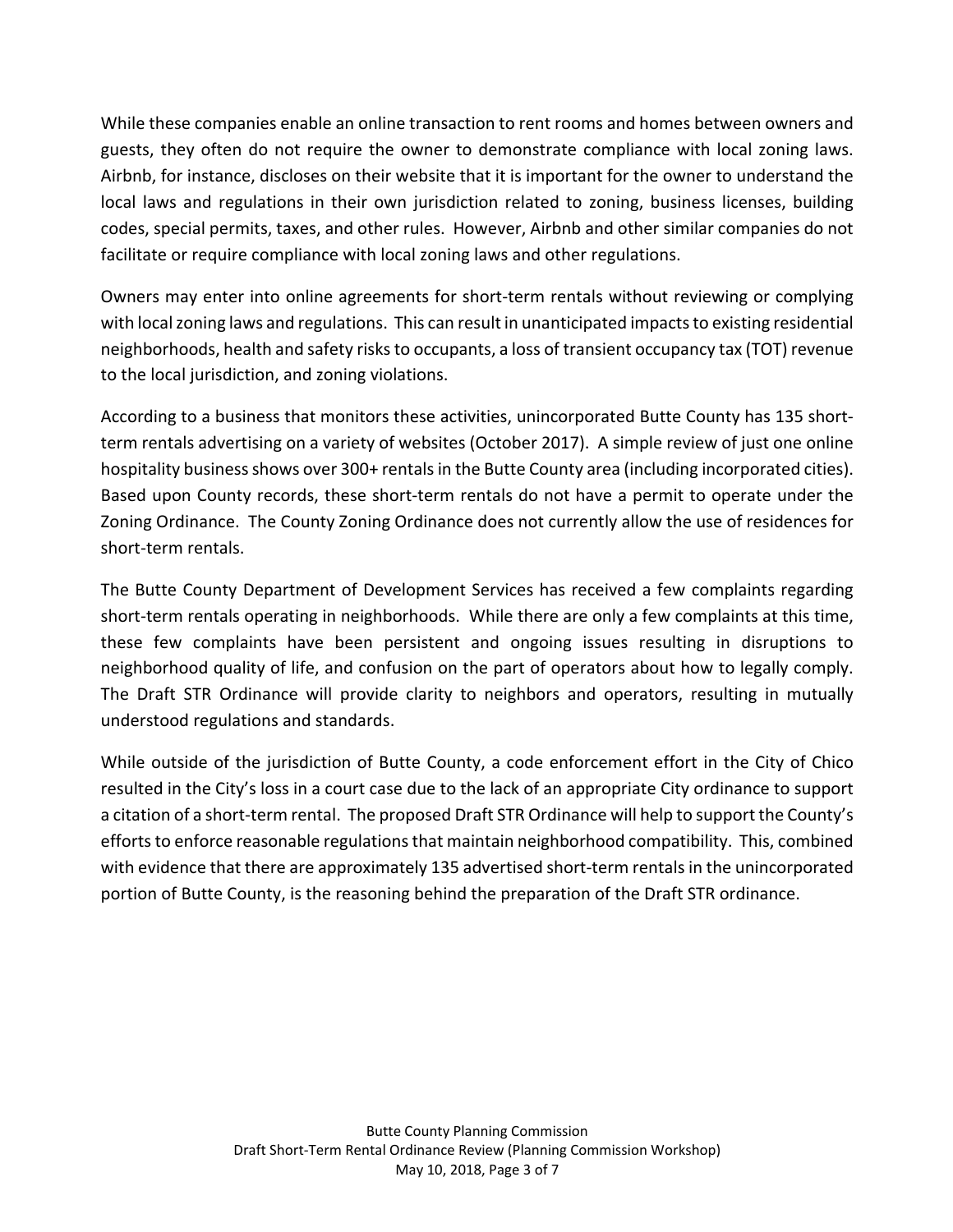## **IV. DRAFT SHORT‐TERM RENTAL ORDINANCE REVIEW**

The Draft Short‐Term Rental Ordinance contains the following major sections and subsections:

- A. Purpose
- B. Definitions
- C. Administrative Permit Process
- D. Administrative Renewal Process
- E. No Property Rights Conferred
- F. Short‐Term Rental Restrictions
- G. Transient Occupancy Tax
- H. Standards
	- 1. Parcel
	- 2. Appearance, Visibility, and Signage
	- 3. Commercial Activity Prohibited
	- 4. Building, Fire, and Health Standards
	- 5. Trash and Recycling
	- 6. Noise Standards
	- 7. Occupancy and Parking
	- 8. Daytime Visitors
	- 9. No Overnight Camping
	- 10. Property Management
- I. Enforcement Process

## Administrative Permit Process

Staff recommends an administrative permit as the appropriate permit process for short-term rentals. An administrative permit is required for uses permitted as‐of‐right yet subject to specific Zoning Ordinance standards. The Administrative Permit is a ministerial procedure to verify that a proposed use complies with all applicable standards, and to ensure that the applicant understands and accepts those standards. The standards would ensure that short‐term rentals operate in a safe and responsible manner and without being incompatible with residential neighbors and the surrounding community. Under the Draft STR Ordinance, the administrative permit is renewed each year to ensure that the short-term rental is abiding by permit requirements, is not presenting a nuisance to the surrounding neighborhood, is being operated under the same ownership, and is current on all Transient Occupancy Taxes.

## **Standards**

The permit standards as set-forth under the Draft STR Ordinance are intended to ensure that shortterm rental operations remain harmonious and compatible with the surrounding neighborhood, that occupancy, parking, and other requirements are adequate for the proposed use, and that the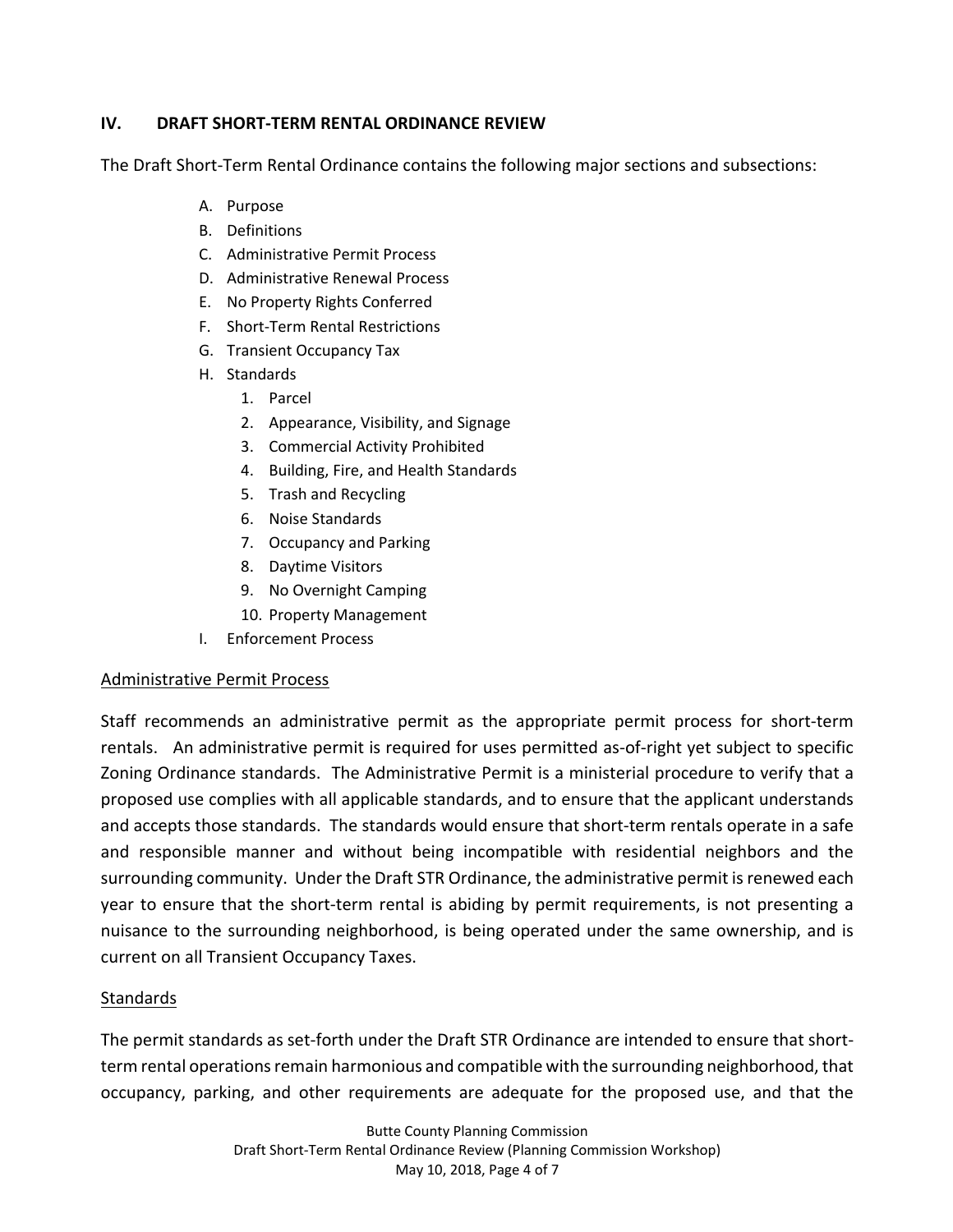public's health and safety is upheld. Occupancy limitations are based upon whether the STR is served with a public sewer connection or an on-site septic system to ensure that on-site systems do not exceed their capabilities, as well as the approved number of bedrooms.

The standards also set-forth requirements for property management, including a local property manager who will be available to respond to complaints and ensure that renters are abiding by the permit standards. The Department of Development Services does not provide after-hours code enforcement. The provision of a local property manager will ensure the handling of complaints in an efficient and responsive manner.

The standards also require that the terms of the administrative permit will be located on all Internet postings and other advertising. Further, upon issuance of the administrative permit the same terms will be mailed to property owners within 300 ft. of the property. This mailing will include the name, text-enabled phone number, and email of the property manager.

## Enforcement Process

Three verifiable administrative citations, violations, or hearing officer determinations concerning the permit requirements issued to the owner or occupants at the property within a 24‐month period will result in permit revocation. Under this circumstance, an administrative permit for a short-term rental could not be reestablished for a period of 24 months.

Any property determined to be advertised for use as a short‐term rental without the administrative permit would be subject to a permit fee penalty of ten times the regular application fee. This provision is to encourage compliance and equal treatment of all operators.

# Applicable Zoning Districts

Under this proposed Zoning Ordinance Amendment, short‐term rentals would be allowed, with an administrative permit, in the MHDR (Medium High Density Residential), MDR (Medium Density Residential), LDR (Low Density Residential), VLDR (Very Low Density Residential), RR (Rural Residential), RCR (Rural Country Residential), FR (Foothill Residential), FCR (Foothill Country Residential) and MU-1 and MU-1 (Mixed Use) zones. Other zones that may be appropriate for consideration include the AG (Agriculture), and TM (Timber Mountain) zones. These latter zones are not necessarily suitable for short-term rental use based upon intensive allowed land uses, which may not be compatible with visitors occupying a short‐term rental. **The Planning Commission may wish to consider this issue and provide staff direction on whether the AG and TM zones should be included as appropriate for Short‐Term Rentals.**

Staff recommends that the VLDCR (Very Low Density Country Residential) zone not allow short‐term rentals as this zone does not allow Bed and Breakfasts, a similar use. The VLDCR zone was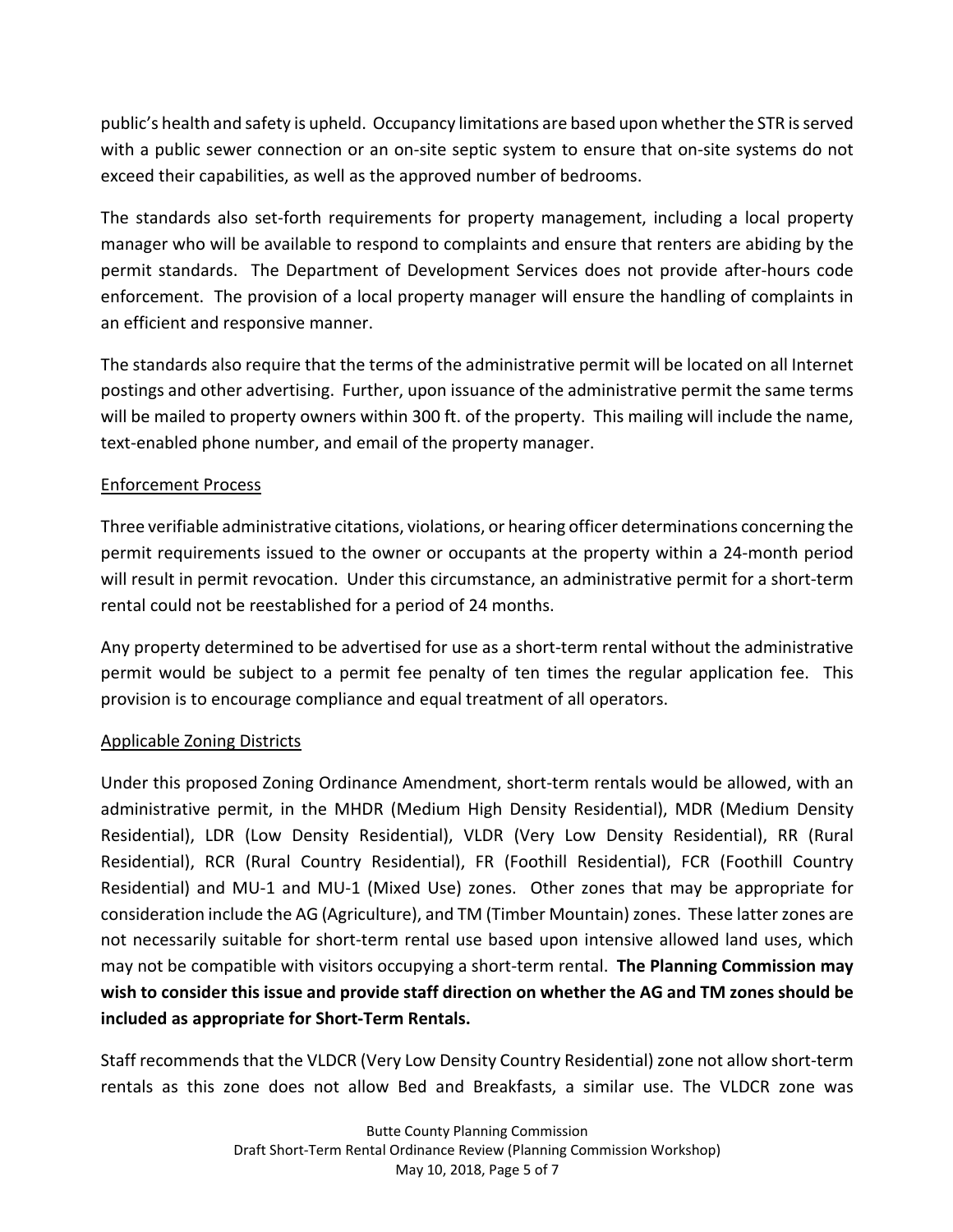implemented in existing neighborhoods in the Chico area based upon community input and desires during the General Plan and Zoning Ordinance update process.

Staff recommends that the HDR (High Density Residential) and VHDR (Very High Density Residential) zones also not allow short‐term rentals as these zones are used to provide housing that is affordable to low income groups in accordance with the Butte County Housing Element. In these zones, shortterm rentals would displace housing for low‐income individuals and would be contrary to Housing Element Policy.

One member of the public commented to Development Services concerning short‐term rentals in areas subject to fire hazard, such as the foothills and mountain communities. It was suggested that short-term rentals not be allowed in these areas due to life safety issues

## Accessory and Second Dwelling Units

The Zoning Ordinance, under Section 24‐172, allows Accessory Dwelling Units (units 1,200 sq.ft. or less in size) or Second Dwelling Units (units larger than 1,200 sq.ft. in size) in all residential zones and the Agriculture zone. However, this section indicates that the primary dwelling unit and accessory/second dwelling unit cannot be used for short‐term rentals (this restriction does not apply to additional dwellings that are not permitted under Section 24-172). This restriction is in recognition of the intent of accessory/second dwelling units to provide affordable housing options for long-term housing. The use of accessory/second dwelling units for short-term rentals would displace the availability of these housing units for affordable and long‐term housing. The California legislature has found and declared that allowing accessory/second dwelling units in single family and multifamily zones provides additional rental housing and is an essential component in addressing the housing needs of California.

While the State of California indicates that local governments can restrict accessory/second dwelling units from being used as short‐term rentals, it is not a requirement under State law. **The Planning Commission may wish to consider whether accessory/second dwelling units are appropriate for use as short‐term rentals, and the potential impact on lower income and long‐term housing in Butte County.** If accessory/second units are allowed to be used for short‐term rentals, Section 24‐ 172 of the zoning ordinance would have to be amended to reflect this allowance.

## Multiple Short‐Term Rentals on a Single Parcel

In some cases, a property owner may wish to have two (or more) short-term rentals on the same property, whereby a primary residence or a portion of a primary residence (e.g. bedroom) is rented out as a short‐term rental and another residence or residences (potentially an accessory/second unit) on the same property are rented out as a short‐term rental. **Many jurisdictions find that this practice may lead to an overconcentration of short‐term rental units on one parcel and adjacent**